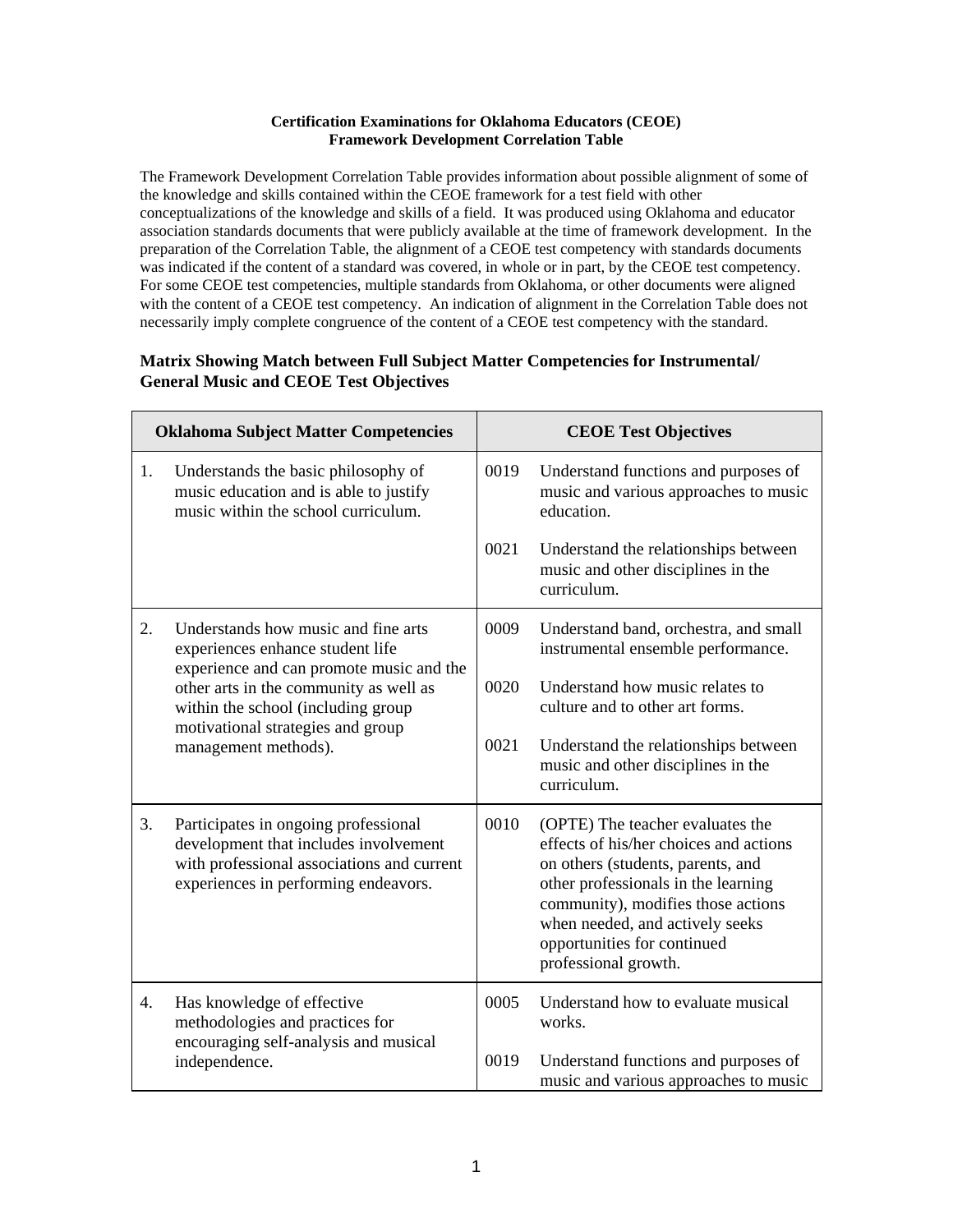|    | <b>Oklahoma Subject Matter Competencies</b>                                                                                                                                                                               |      | <b>CEOE Test Objectives</b>                                                                                                                                                                                                                                            |
|----|---------------------------------------------------------------------------------------------------------------------------------------------------------------------------------------------------------------------------|------|------------------------------------------------------------------------------------------------------------------------------------------------------------------------------------------------------------------------------------------------------------------------|
|    |                                                                                                                                                                                                                           |      | education.                                                                                                                                                                                                                                                             |
| 5. | Has mastery of a major instrument,<br>including appropriate techniques of<br>breathing, embouchure (mouth position),<br>posture, and hand position.                                                                       | 0006 | Understand the principles and methods<br>of sound production.                                                                                                                                                                                                          |
|    |                                                                                                                                                                                                                           | 0007 | Understand string and keyboard<br>instruments.                                                                                                                                                                                                                         |
|    |                                                                                                                                                                                                                           | 0008 | Understand wind and percussion<br>instruments.                                                                                                                                                                                                                         |
| 6. | Has a broad understanding of music<br>history, including various styles and<br>musical contributions of different cultural<br>and ethnic groups.                                                                          | 0011 | Understand the historical or cultural<br>context of a work in a musical<br>recording.                                                                                                                                                                                  |
|    |                                                                                                                                                                                                                           | 0016 | Understand music from Europe.                                                                                                                                                                                                                                          |
|    |                                                                                                                                                                                                                           | 0017 | Understand music from the Americas.                                                                                                                                                                                                                                    |
|    |                                                                                                                                                                                                                           | 0018 | Understand music from Africa and<br>Asia.                                                                                                                                                                                                                              |
| 7. | Has the ability to play an instrument(s)<br>and teach a beginning instrumental music<br>class, using current methods and quality<br>music literature (collection of written<br>music) for band, small ensemble, and solo. | 0007 | Understand string and keyboard<br>instruments.                                                                                                                                                                                                                         |
|    |                                                                                                                                                                                                                           | 0008 | Understand wind and percussion<br>instruments.                                                                                                                                                                                                                         |
|    |                                                                                                                                                                                                                           | 0009 | Understand band, orchestra, and small<br>instrumental ensemble performance.                                                                                                                                                                                            |
|    |                                                                                                                                                                                                                           | 0010 | Understand techniques of conducting.                                                                                                                                                                                                                                   |
|    |                                                                                                                                                                                                                           | 0015 | Understand pitch and rhythmic errors<br>in a musical recording.                                                                                                                                                                                                        |
|    |                                                                                                                                                                                                                           | 0019 | Understand functions and purposes of<br>music and various approaches to music<br>education.                                                                                                                                                                            |
| 8. | Is able to recognize and evaluate the<br>sequential development of students,<br>including those with disabilities.                                                                                                        | 0001 | (OPTE) The teacher understands how<br>students learn and develop and can<br>provide learning opportunities that<br>support their intellectual, social, and<br>physical development at all grade<br>levels, including early childhood,<br>elementary, middle level, and |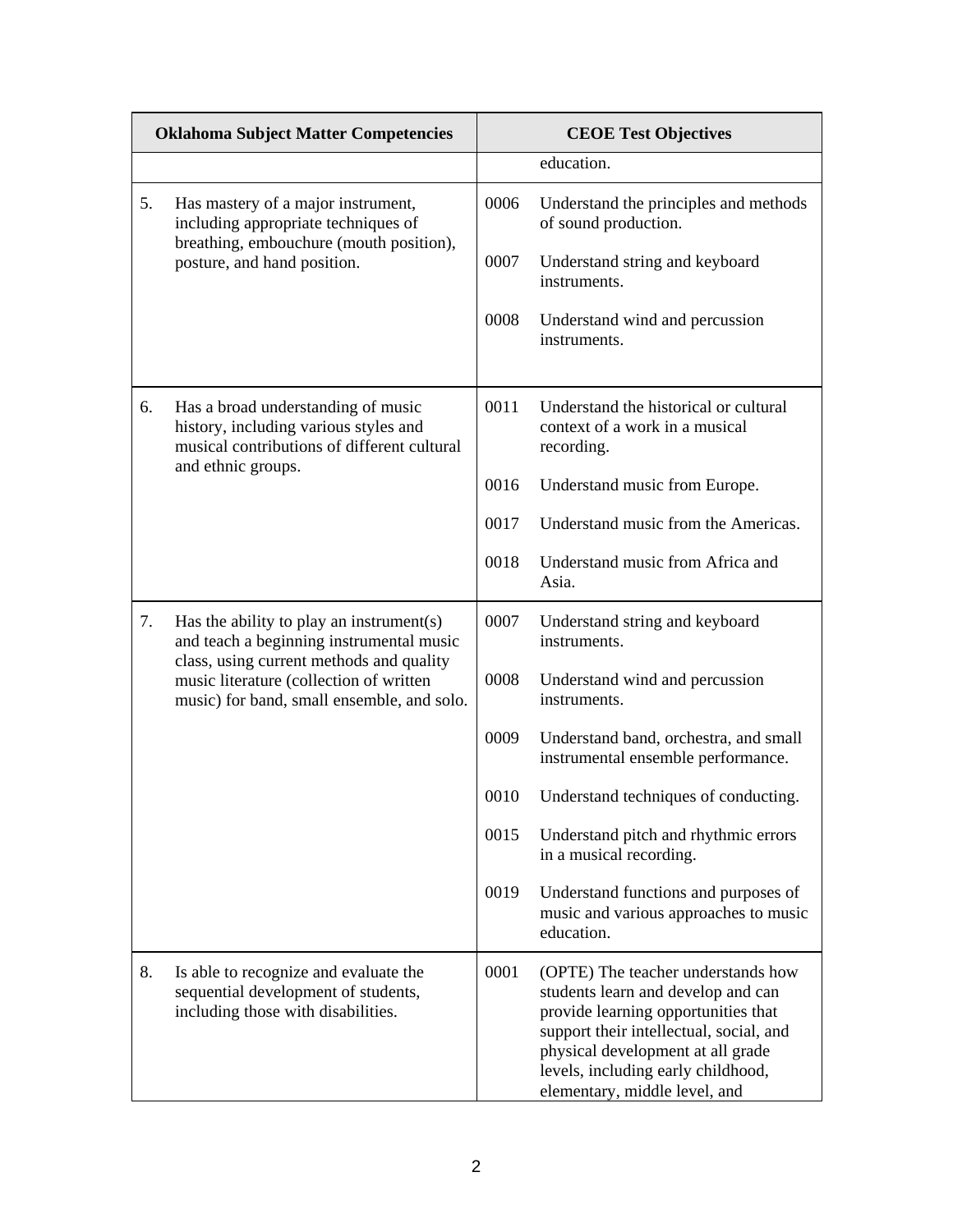| <b>Oklahoma Subject Matter Competencies</b> |                                                                                                                                                                                                                                                                                                                 | <b>CEOE Test Objectives</b> |                                                                                                                                                                                                                                                                      |
|---------------------------------------------|-----------------------------------------------------------------------------------------------------------------------------------------------------------------------------------------------------------------------------------------------------------------------------------------------------------------|-----------------------------|----------------------------------------------------------------------------------------------------------------------------------------------------------------------------------------------------------------------------------------------------------------------|
|                                             |                                                                                                                                                                                                                                                                                                                 |                             | secondary.                                                                                                                                                                                                                                                           |
| 9.                                          | Has knowledge of where to locate printed<br>musical resources and professional<br>consultants.                                                                                                                                                                                                                  | 0005                        | (OPTE) The teacher plans instruction<br>based upon curriculum goals,<br>knowledge of the teaching/learning<br>process, subject matter, students'<br>abilities and differences, and the<br>community, and adapts instruction<br>based upon assessment and reflection. |
| 10.                                         | Has a working knowledge of how music<br>integrates with all other academic<br>disciplines, including other fine arts areas.                                                                                                                                                                                     | 0021                        | Understand the relationships between<br>music and other disciplines in the<br>curriculum.                                                                                                                                                                            |
| 11.                                         | Has the skill to collaborate and coordinate<br>experiences with teachers of other<br>academic disciplines, including other fine<br>arts areas.                                                                                                                                                                  | 0019                        | Understand functions and purposes of<br>music and various approaches to music<br>education.                                                                                                                                                                          |
|                                             |                                                                                                                                                                                                                                                                                                                 | 0021                        | Understand the relationships between<br>music and other disciplines in the<br>curriculum.                                                                                                                                                                            |
| 12.                                         | Has competency in conducting<br>techniques.                                                                                                                                                                                                                                                                     | 0010                        | Understand techniques of conducting.                                                                                                                                                                                                                                 |
| 13.                                         | Is able to teach basic fundamentals of<br>embouchure (mouth position), hand<br>position, technique, and other related<br>skills, of all the standard band and<br>orchestra instruments at a basic grade 6–8<br>level, including making a characteristic<br>sound.                                               | 0006                        | Understand the principles and methods<br>of sound production.                                                                                                                                                                                                        |
|                                             |                                                                                                                                                                                                                                                                                                                 | 0007                        | Understand string and keyboard<br>instruments.                                                                                                                                                                                                                       |
|                                             |                                                                                                                                                                                                                                                                                                                 | 0008                        | Understand wind and percussion<br>instruments.                                                                                                                                                                                                                       |
| 14.                                         | Is able to sing a diatonic (relating to a<br>musical scale having eight tones to the<br>octave and using a fixed pattern of<br>intervals without chromatic deviation)<br>melody at sight, using a consistent sight-<br>singing method, and the skill to teach that<br>method appropriately at each grade level. | 0012                        | Understand the elements of melody and<br>harmony in a musical recording.                                                                                                                                                                                             |
|                                             |                                                                                                                                                                                                                                                                                                                 | 0019                        | Understand functions and purposes of<br>music and various approaches to music<br>education.                                                                                                                                                                          |
| 15.                                         | Is able to count rhythms using a consistent<br>rhythm reading system and demonstrates<br>the skill to teach that method<br>appropriately at each grade level.                                                                                                                                                   | 0013                        | Understand the elements of rhythm,<br>tempo, and dynamics in a musical<br>recording.                                                                                                                                                                                 |
|                                             |                                                                                                                                                                                                                                                                                                                 | 0019                        | Understand functions and purposes of                                                                                                                                                                                                                                 |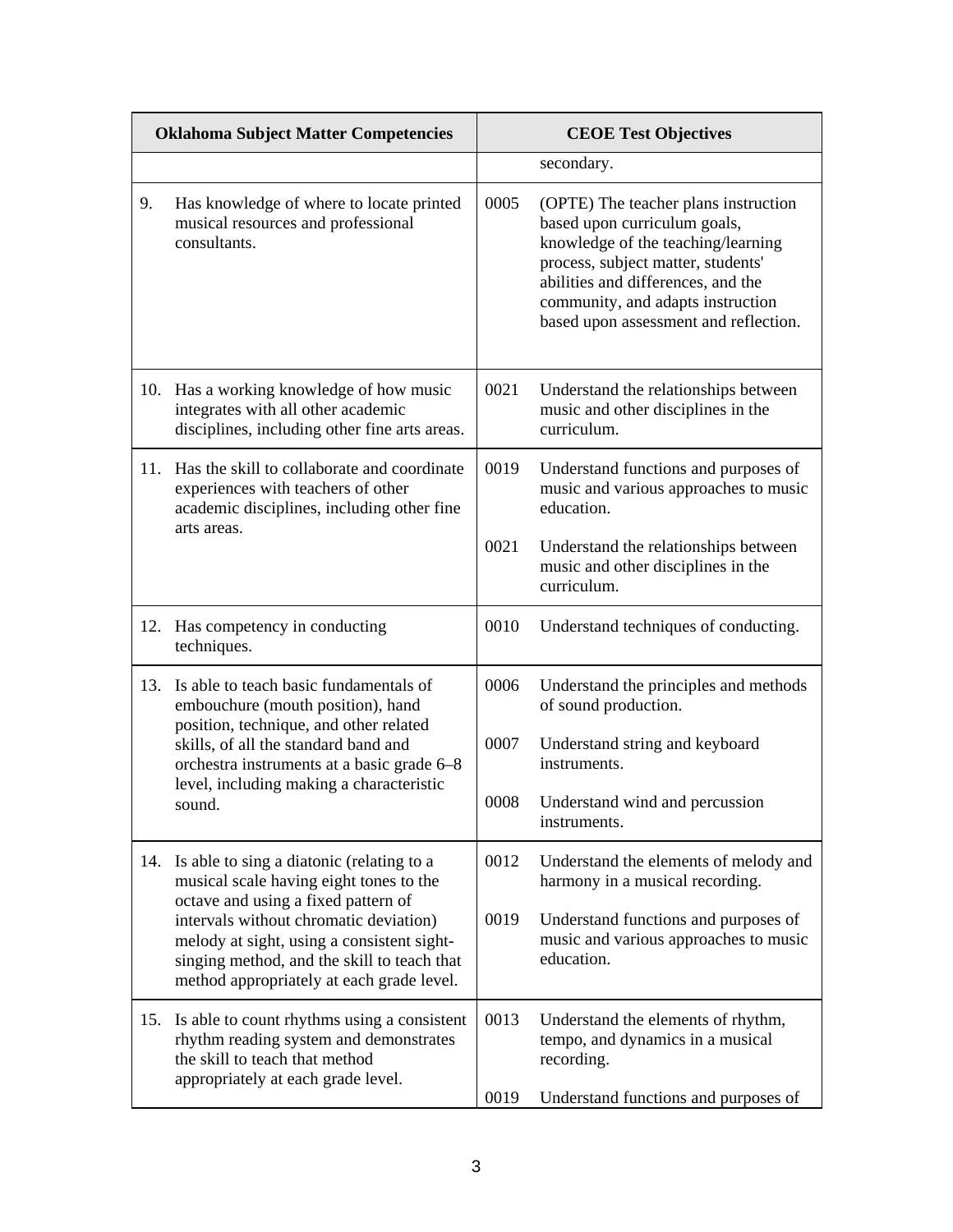|     | <b>Oklahoma Subject Matter Competencies</b>                                                                                                                                                                                                                                                      |              | <b>CEOE Test Objectives</b>                                                                                                                                                                                                                                        |
|-----|--------------------------------------------------------------------------------------------------------------------------------------------------------------------------------------------------------------------------------------------------------------------------------------------------|--------------|--------------------------------------------------------------------------------------------------------------------------------------------------------------------------------------------------------------------------------------------------------------------|
|     |                                                                                                                                                                                                                                                                                                  |              | music and various approaches to music<br>education.                                                                                                                                                                                                                |
| 16. | Has knowledge of music education<br>approaches such as Carl Orff, Zoltar<br>Kodaly, and Jaques-Dalcroze and is able<br>to prepare and teacher a lesson according<br>to each of these approaches.                                                                                                 | 0019         | Understand functions and purposes of<br>music and various approaches to music<br>education.                                                                                                                                                                        |
| 17. | Has basic proficiency in piano, including<br>a knowledge of keyboard harmony and is<br>able to play functional progressions and<br>simple accompaniments.                                                                                                                                        | 0001         | Understand musical notation and<br>related concepts.                                                                                                                                                                                                               |
|     |                                                                                                                                                                                                                                                                                                  | 0002         | Understand the elements of melody.                                                                                                                                                                                                                                 |
|     |                                                                                                                                                                                                                                                                                                  | 0003         | Understand chordal structure and<br>harmonic function.                                                                                                                                                                                                             |
|     |                                                                                                                                                                                                                                                                                                  | 0008         | Understand wind and percussion<br>instruments.                                                                                                                                                                                                                     |
| 18. | Has the ability to use technology in the<br>music classroom, such as basic knowledge<br>of MIDI (musical instrument digital<br>interface); sequencing and notation<br>software programs; sound system setup,<br>including microphone placement and<br>operating a mixing console; and setting up | 0004<br>0006 | Understand compositional forms and<br>techniques used in musical<br>composition.<br>Understand the principles and methods<br>of sound production.                                                                                                                  |
|     | and making recordings.                                                                                                                                                                                                                                                                           |              |                                                                                                                                                                                                                                                                    |
| 19. | Understands basic laws of copyright<br>pertaining to the correct use of<br>copyrighted printed music and related<br>responsibilities.                                                                                                                                                            | 0006         | (OPTE) The teacher understands<br>curriculum integration processes and<br>uses a variety of instructional strategies<br>to encourage students' development of<br>critical thinking, problem solving, and<br>performance skills and effective use of<br>technology. |
| 20. | Understands the competencies in the<br>Priority Academic Student Skills in<br>General Music and exhibits the skill to<br>incorporate them into various instrumental<br>music classes.                                                                                                            | 0001         | Understand musical notation and<br>related concepts.                                                                                                                                                                                                               |
|     |                                                                                                                                                                                                                                                                                                  | 0002         | Understand the elements of melody.                                                                                                                                                                                                                                 |
|     |                                                                                                                                                                                                                                                                                                  | 0003         | Understand chordal structure and<br>harmonic function.                                                                                                                                                                                                             |
|     |                                                                                                                                                                                                                                                                                                  | 0004         | Understand compositional forms and<br>techniques used in musical                                                                                                                                                                                                   |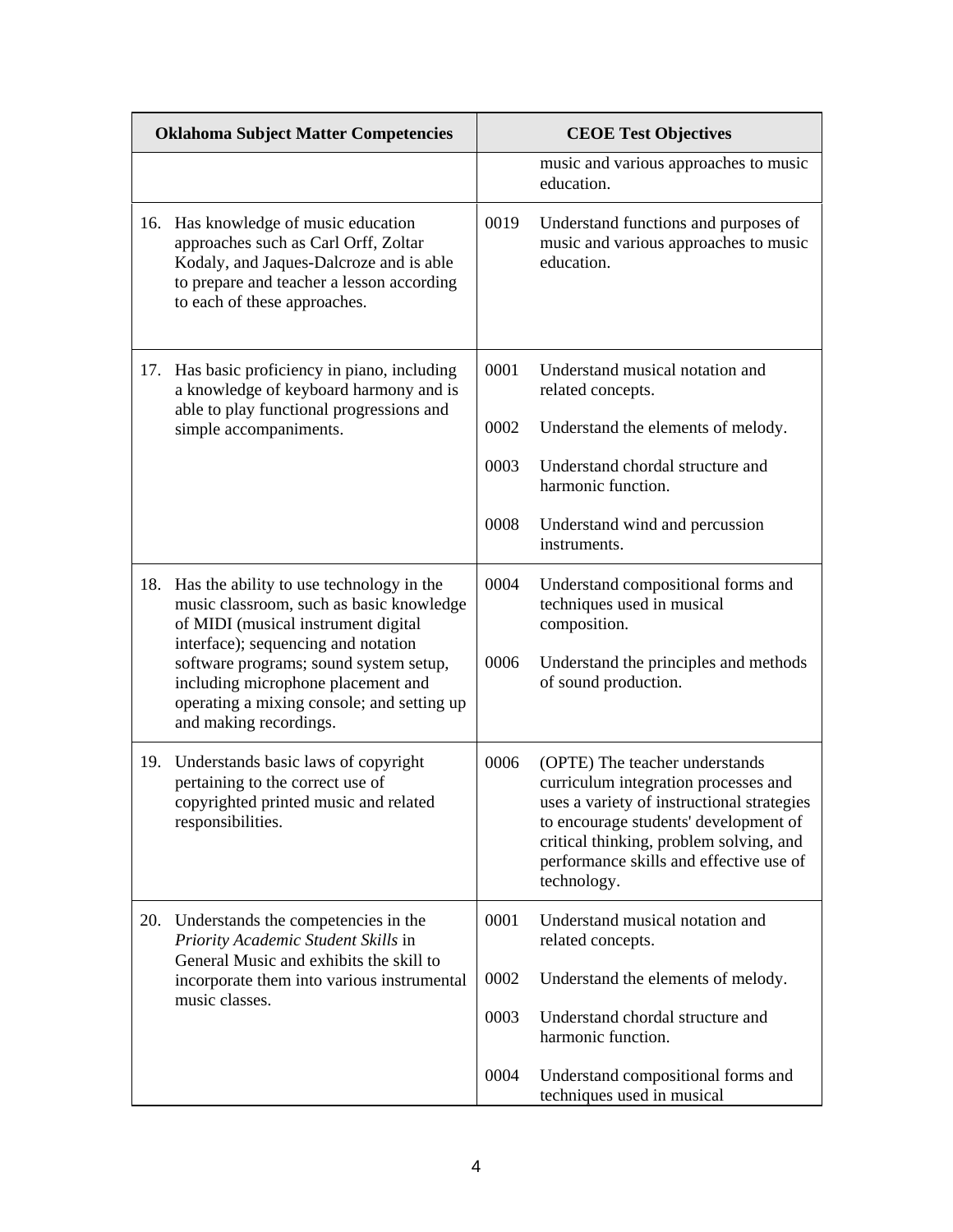| <b>Oklahoma Subject Matter Competencies</b> |      | <b>CEOE Test Objectives</b>                                                                 |
|---------------------------------------------|------|---------------------------------------------------------------------------------------------|
|                                             |      | composition.                                                                                |
|                                             | 0005 | Understand how to evaluate musical<br>works.                                                |
|                                             | 0006 | Understand the principles and methods<br>of sound production.                               |
|                                             | 0007 | Understand string and keyboard<br>instruments.                                              |
|                                             | 0008 | Understand wind and percussion<br>instruments.                                              |
|                                             | 0009 | Understand band, orchestra, and small<br>instrumental ensemble performance.                 |
|                                             | 0010 | Understand techniques of conducting.                                                        |
|                                             | 0011 | Understand the historical or cultural<br>context of a work in a musical<br>recording.       |
|                                             | 0012 | Understand the elements of melody and<br>harmony in a musical recording.                    |
|                                             | 0013 | Understand the elements of rhythm,<br>tempo, and dynamics in a musical<br>recording.        |
|                                             | 0014 | Understand instrumental elements in a<br>musical recording.                                 |
|                                             | 0015 | Understand pitch and rhythmic errors<br>in a musical recording.                             |
|                                             | 0016 | Understand music from Europe.                                                               |
|                                             | 0017 | Understand music from the Americas.                                                         |
|                                             | 0018 | Understand music from Africa and<br>Asia.                                                   |
|                                             | 0019 | Understand functions and purposes of<br>music and various approaches to music<br>education. |
|                                             | 0020 | Understand how music relates to                                                             |